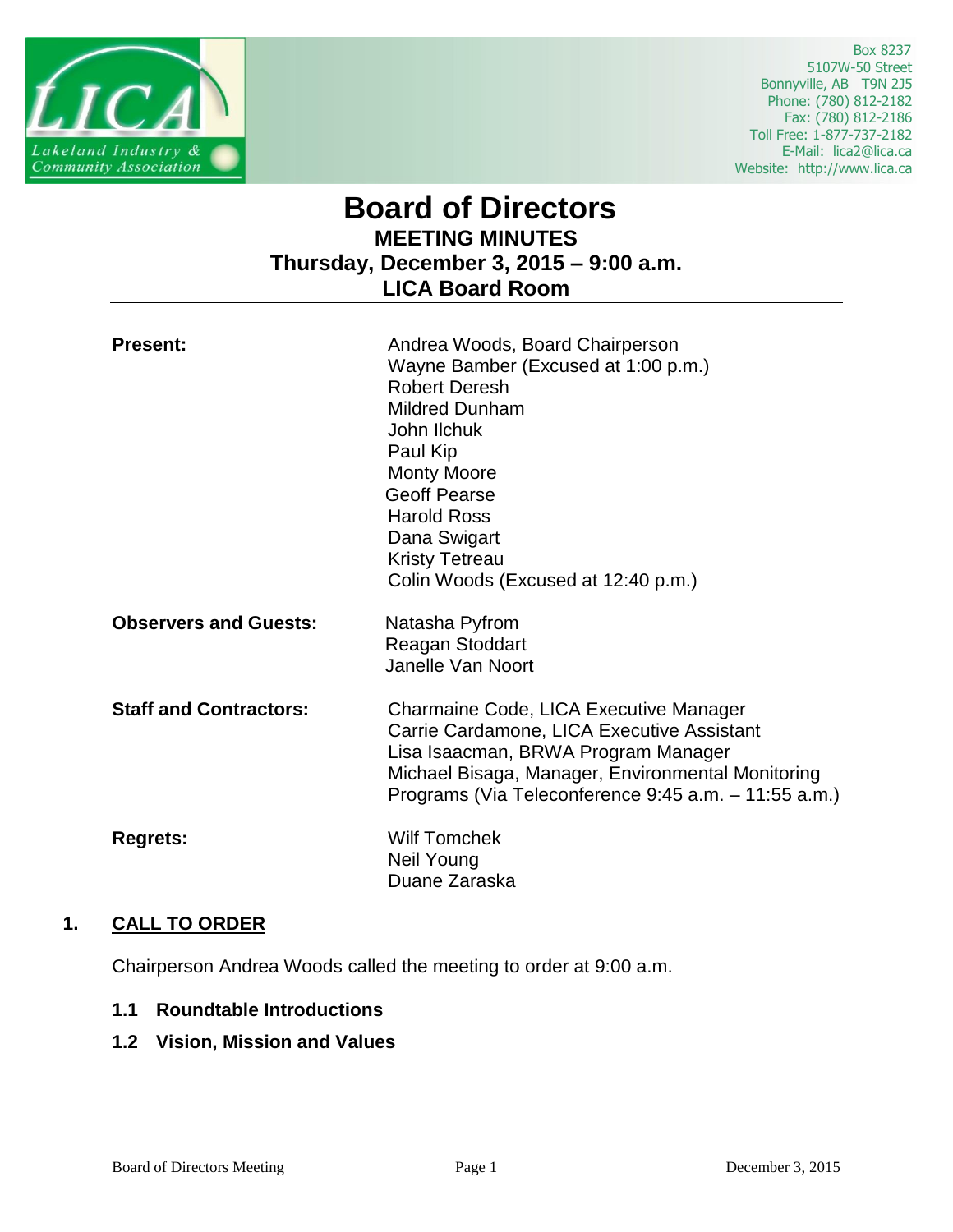# **1.3 Roll Call**

1.3.1 Wilf Tomchek's notice of absence was received as information and filed without motion.

Robert Deresh was designated Alternate for the December 3, 2015 meeting, given Wilf Tomchek's absence.

# **2. APPROVAL OF AGENDA**

**#1 Moved by Robert Deresh AND RESOLVED that the Agenda of December 3, 2015 be amended to include:**

**6.1.2 Airshed Zone - CASA Workshop Report** 

**and, that the December 3, 2015 Agenda be approved, as amended.**

# **3. APPROVAL OF MINUTES**

**#2 Moved by Dana Swigart AND RESOLVED that the Minutes of the Board of Directors Meeting of November 5, 2015 be approved, as presented.**

## **4. ITEMS FOR DECISION**

## **4.1 2015 – 2017 Goals & Objectives dated September 3, 2015 (Quarterly Review)**

The Board conducted a quarterly review of LICA's 2015-2017 Goals and Objectives, dated September 3, 2015.

## **4.2 Review of Composition of the Board**

4.2.1 Policy 5.19 Ensuring LICA Sustainability states:

"5.19.2.4 The Board shall annually ensure (within six months of the Organizational Meeting) that the current Board and committee structure, meeting process, administrative capacity, and budget process are the most efficient and effective way to utilize available resources, and make any required changes"

The Board and Committee list was reviewed by Board Members.

**#3 Moved by Colin Woods AND RESOLVED that consideration of the Composition of the Board be postponed until the January, 2016 Meeting, pending resolution of the discussions regarding the LICA and BRWA relationship.**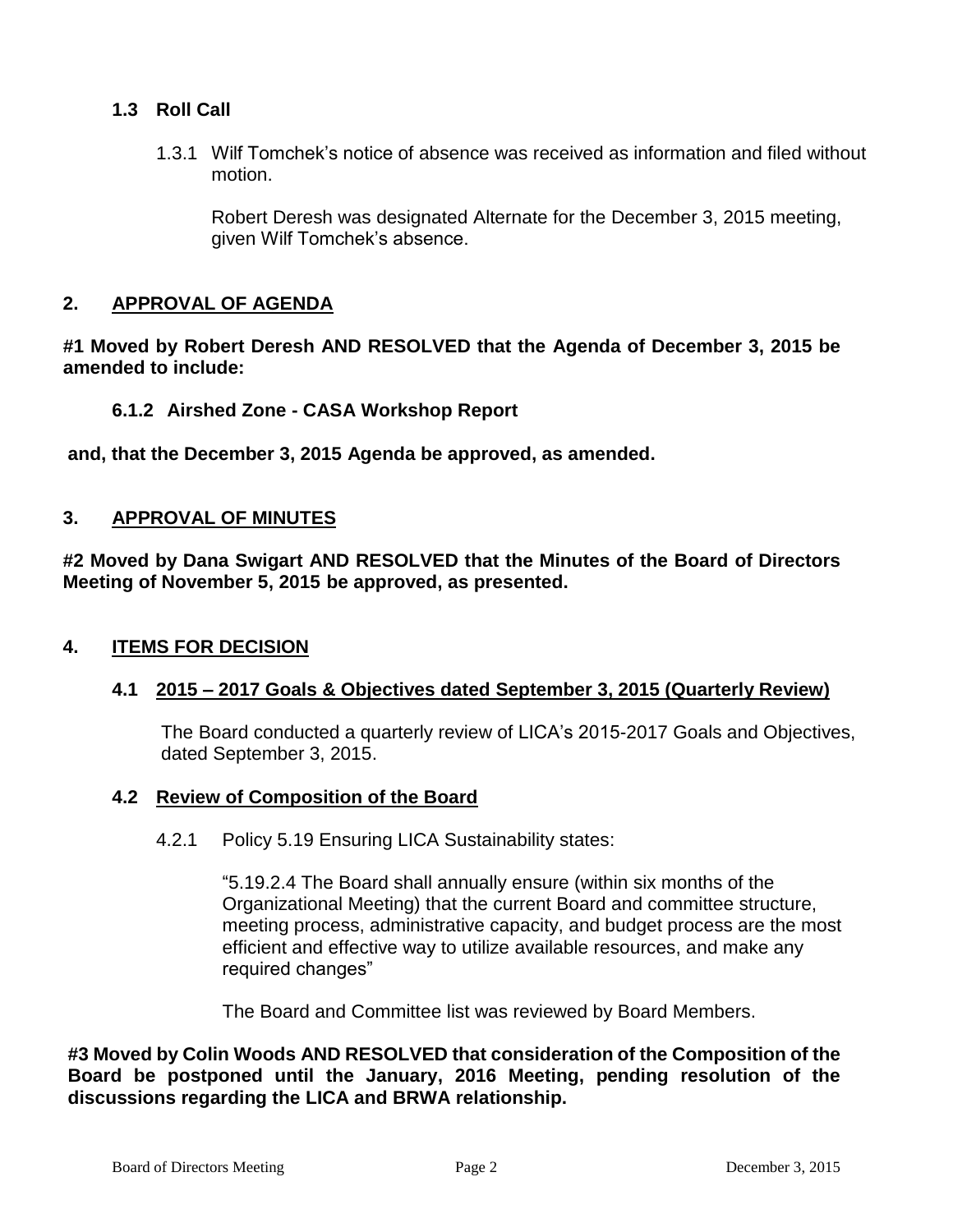# **4.3 Executive Manager Report #2: 2015 & 2016 Operating & Project Budgets dated November 24, 2015**

Charmaine reviewed the 2015 – 2017 Operating & Project budgets with Board Members.

**#4 Moved by Monty Moore AND RESOLVED that the Executive Manager's Report #2: 2015 and 2016 Operating and Project Budgets dated November 24, 2015 be received; and, that the following recommendations as contained therein be approved:**

**"1 - That given the projected 2015 operating surplus, that the 4th quarterly billing for 2015 for LICA (totaling approximately \$50,000) be issued, along with a corresponding credit, based on each Funding Partner's percentage for the 2015/16 funding formula;**

**2 - That the 3rd and 4th quarterly Project billing proceed as usual, with no credit attached; and,**

**3 - That consideration of proposed amendments to LICA's 2016 Operating and Project Budget be postponed to allow time for further investigation of opportunities, and also to conclude the 2015 year-end."**

# **5. ITEMS FOR DISCUSSION ON UPCOMING DECISIONS**

## **5.1 OSM (Oil Sands Monitoring) Program**

## **5.1.1 OSM Report – November, 2015**

Mike Bisaga gave an update on the Oil Sands Monitoring Program, indicating that the multi-stakeholder session has been postponed to 2016, and the community report is 90% complete.

## **6. PRESENTATIONS**

## **6.1 Airshed Zone (AZ) Report**

## **6.1.1 Projects and Operations Update – November, 2015**

Mike Bisaga provided an update on Airshed Projects and Operations.

## **6.1.2 Airshed Zone - CASA Workshop Report**

Kristy Tetreau reported on the CASA Workshop on interest based negotiations and collaborative decision – making, which she attended on November 26 & 27, 2015, in Edmonton, AB.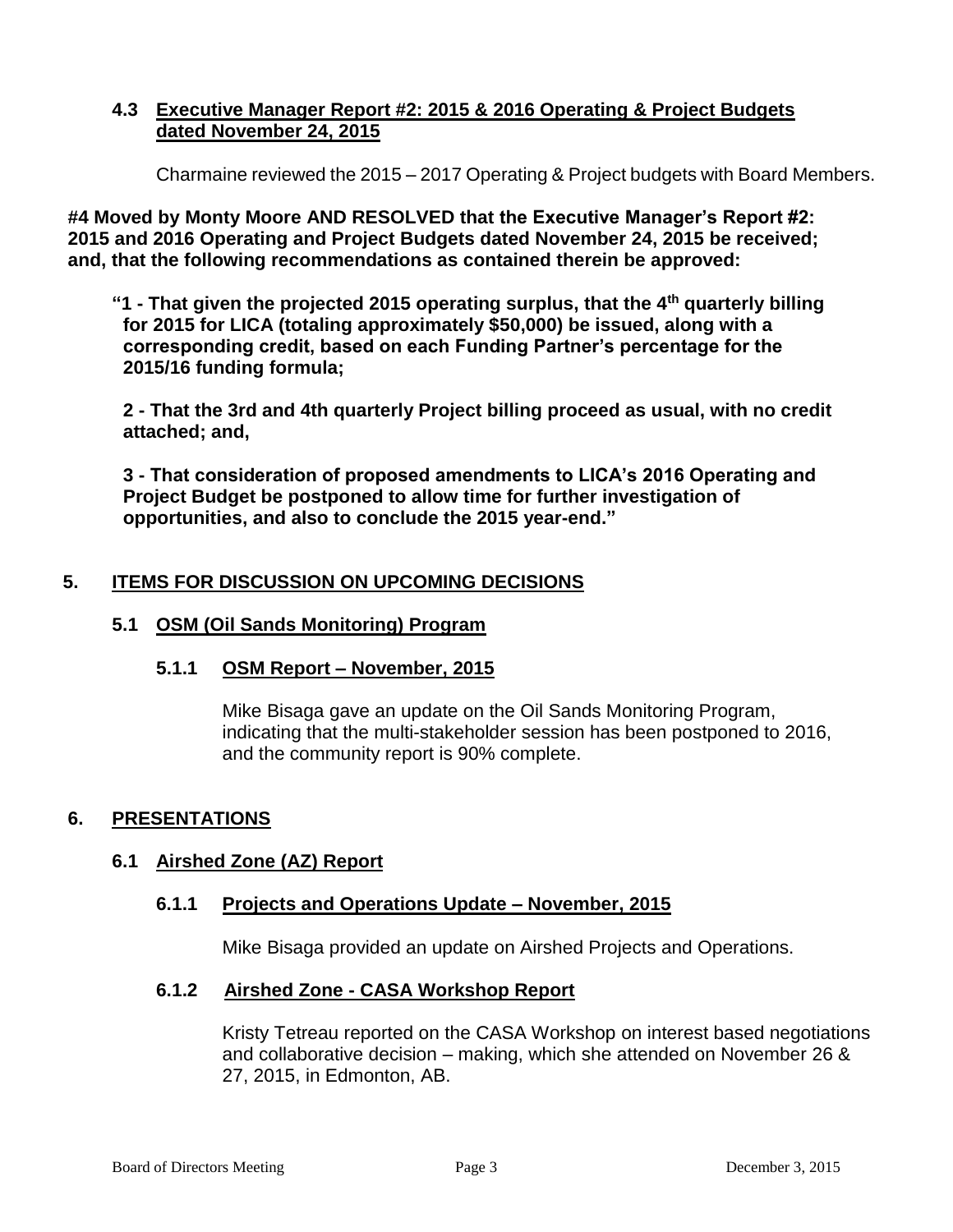## **6.2 BRWA Report**

## **6.2.1 BRWA Meeting Minutes – November 10, 2015**

The Board reviewed the BRWA Meeting Minutes from November 10, 2015.

## **6.2.2 Projects and Operations Update – November, 2015**

Lisa Isaacman reviewed the BRWA Projects and Operations Update with Board Members.

## **6.3 Imperial Oil Resources (IOR) Midzaghe Project**

Natasha Pyfrom, Stakeholder Relations Advisor; Reagan Stoddart, Environment & Regulatory Advisor; and Janelle Van Noort, Development Planner; provided a presentation on the IOR Midzaghe Project.

# **7. FOR INFORMATION ONLY (FIO)**

## **7.1 Board Chairperson's Report**

Andrea Woods, Chairperson, provided her report for November, 2015.

## **7.2 Executive Manager's Report**

Executive Manager, Charmaine Code, provided her report for November, 2015.

## **7.3 Table Officers Report**

Andrea informed Board Members that the Table Officers, BRWA Executive, Executive Manager, BRWA Program Manager, and a Facilitator, are meeting on December 14, 2015 for further discussions.

## **7.4 Education & Information Committee (EIC)**

Harold invited Board members to participate in Christmas at LICA next week.

## **7.5 Governance Committee (GC)**

## **7.5.1 Policy Awareness – Policy 5.1 - Policy Making**

As a matter of Policy awareness, Board Members reviewed Policy 5.1 - Policy Making.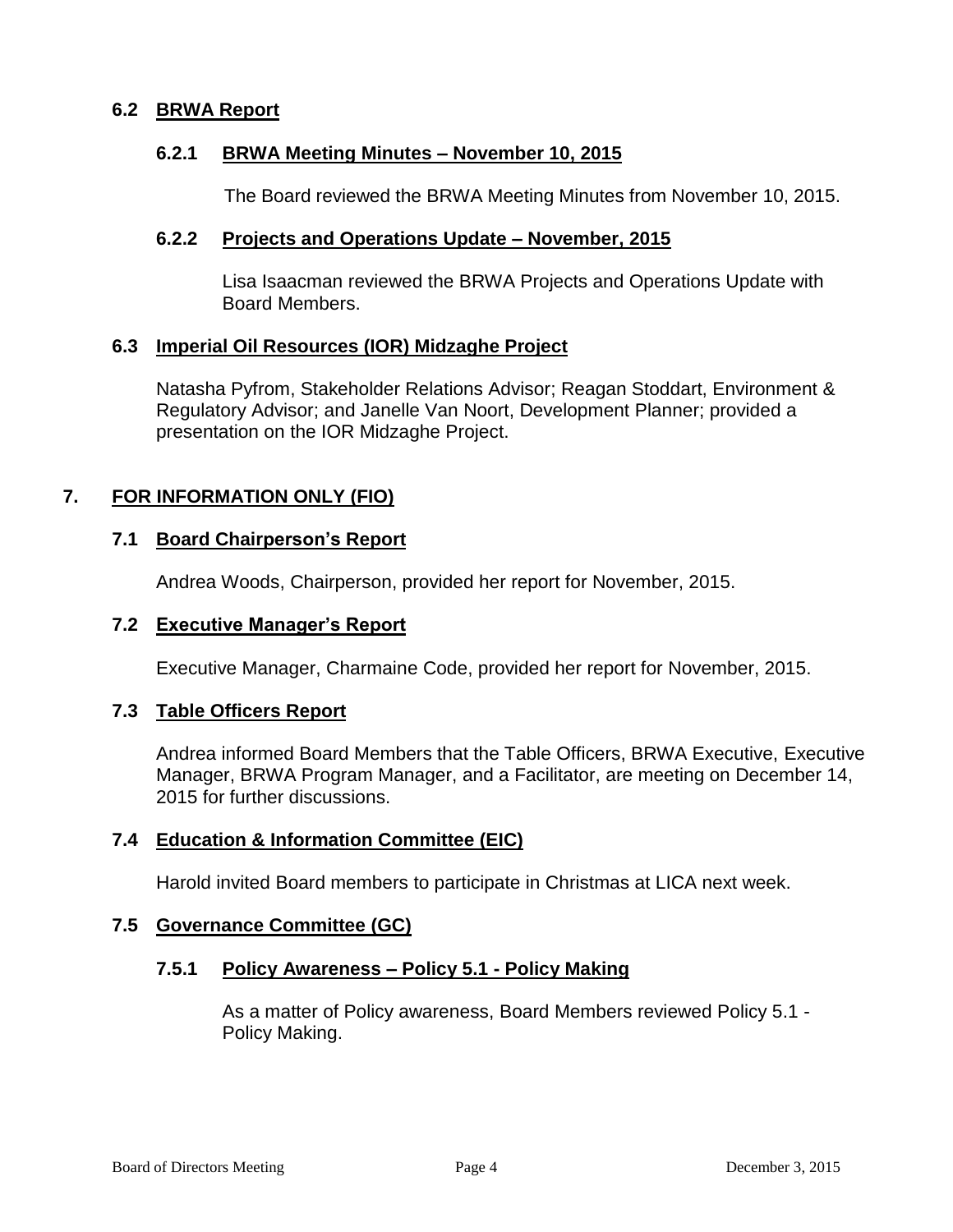# **7.6 Synergy Alberta**

## **7.6.1 Thank you from Iris English regarding Pioneer Spirit Award**

Board Members received Iris English's expression of gratitude regarding her nomination for the Pioneer Spirit Award.

# **7.7 Treasurer's Report**

# **7.7.1 Accounts Receivable Report to November 24, 2015**

The Accounts Receivable Report to November 24, 2015 was presented by Charmaine.

## **7.7.2 Comparative Income Statement to November 24, 2015**

Charmaine presented the Comparative Income Statement to November 24, 2015.

## **8. INCAMERA SESSION**

**#5 Moved by Harold Ross AND RESOLVED that the Board, along with the Executive Manager, go Incamera at 12:20 p.m. to discuss a Personnel Matter, and a Legal Matter.**

**#6 Moved by Harold Ross AND RESOLVED that the Incamera session conclude at 1:45 p.m.**

**#7 Moved by Monty Moore AND RESOLVED that payment, in lieu of time away, of the Executive Manager's vacation time, to a maximum of 35 days, be approved.**

**#8 Moved by Robert Deresh AND RESOLVED that the Governance Committee review Policy 7.8 - Staff Vacation to reflect current practice.**

**#9 Moved by Kristy Tetreau AND RESOLVED that approval be given for submission of a correspondence regarding the LICA organization.**

## **9. FEEDBACK ON MEETING AND ROUNDTABLE DISCUSSION**

Feedback was provided by all.

## **10. NEXT MEETING DATE**

January 7, 2016 – 9:00 a.m. – Board of Directors Meeting